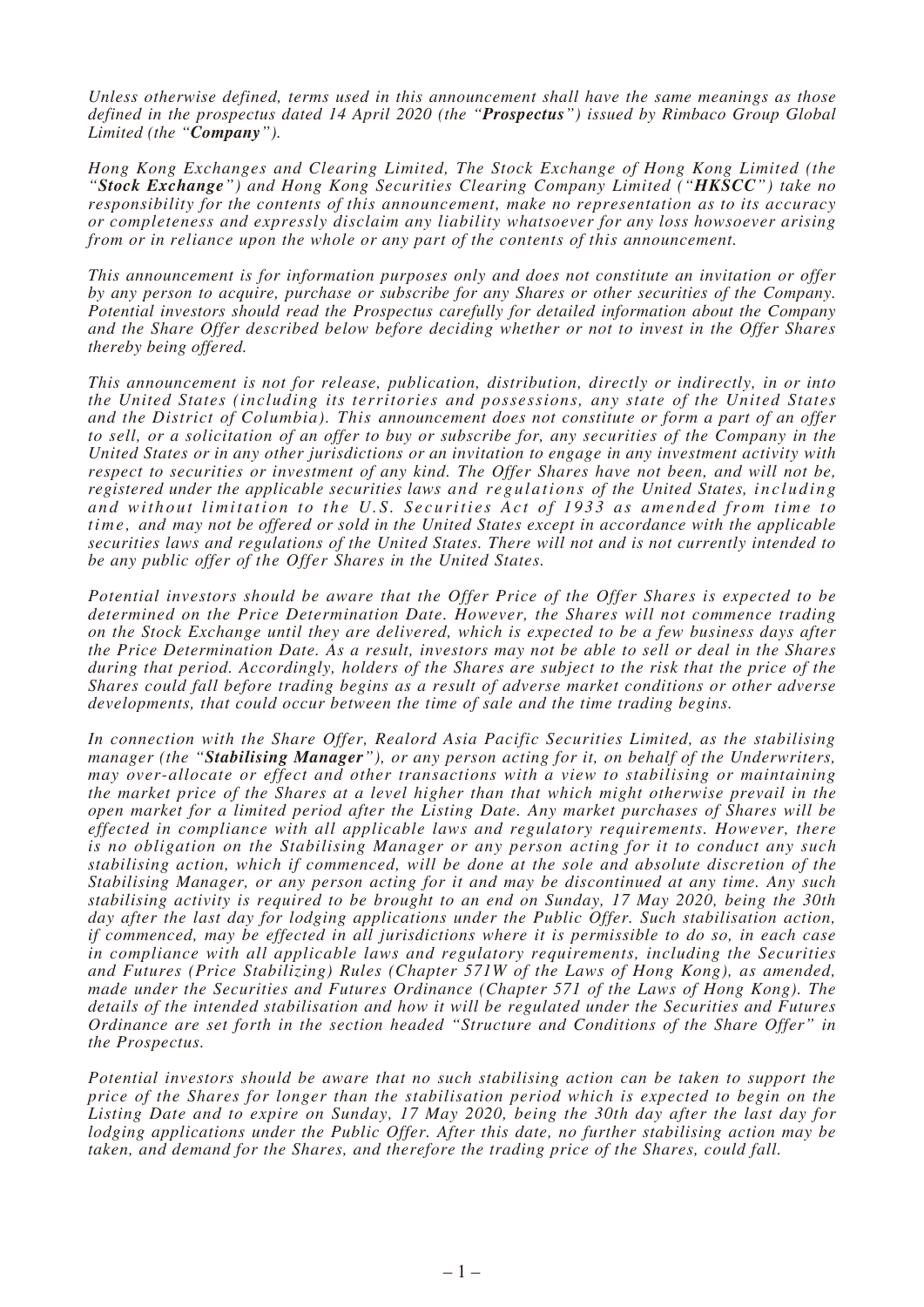

*(Incorporated in the Cayman Islands with limited liability)*

## **SHARE OFFER**

|                                                               | Total number of Offer Shares : 315,000,000 Shares (subject to the Over-                                                                                                                                                                                                                                              |
|---------------------------------------------------------------|----------------------------------------------------------------------------------------------------------------------------------------------------------------------------------------------------------------------------------------------------------------------------------------------------------------------|
|                                                               | allotment Option)                                                                                                                                                                                                                                                                                                    |
| Number of Public Offer Shares : 31,500,000 Shares (subject to | reallocation)                                                                                                                                                                                                                                                                                                        |
|                                                               | Number of Placing Shares : 283,500,000 Shares (subject to<br>reallocation and the Over-allotment<br><b>Option</b> )                                                                                                                                                                                                  |
|                                                               | Offer Price: not more than HK\$0.46 per Offer<br>Share and expected to be not less<br>than HK\$0.40 per Offer Share plus<br>brokerage of $1\%$ , SFC transaction<br>levy of 0.0027% and Stock Exchange<br>trading fee of $0.005\%$ (payable in full<br>on application in Hong Kong dollars<br>and subject to refund) |
|                                                               | Nominal value : HK\$0.01 per Share                                                                                                                                                                                                                                                                                   |
| Stock code: 1953                                              |                                                                                                                                                                                                                                                                                                                      |

**Sole Sponsor**



**Titan Financial Services Limited**

**Joint Bookrunners and Joint Lead Managers** 「神障禄亞太證券 **CC** 浦銀國際 ● 中國通海護券

(五)萬海證券

**Joint Lead Managers**

CONRAD



**A** Augustine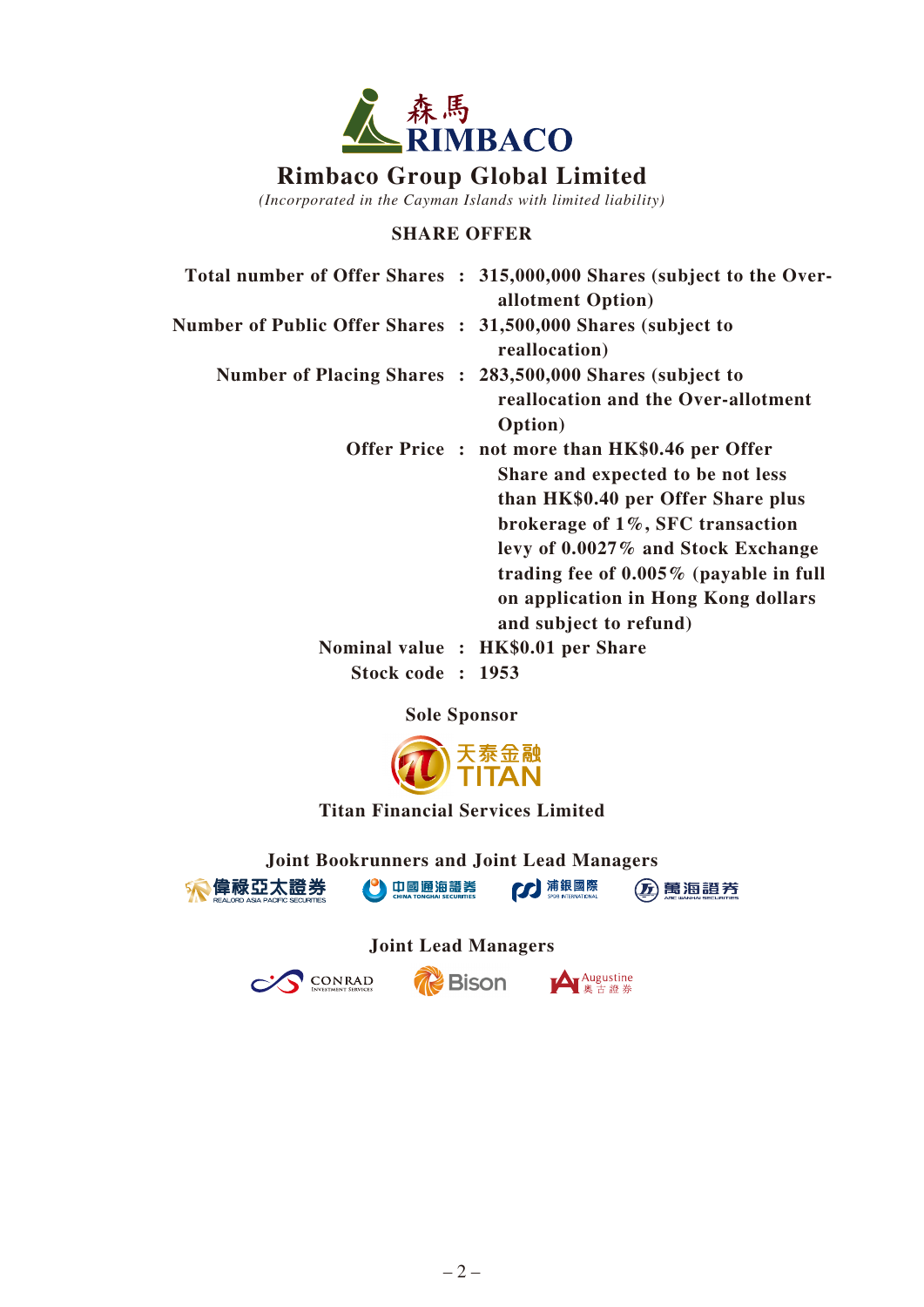Application has been made by the Company to the Listing Committee of the Stock Exchange for the granting of the approval for the listing of, and permission to deal in, the Shares in issue and to be issued pursuant to the Share Offer and the Capitalisation Issue and any Shares which may be issued pursuant to the exercise of the Over-allotment Option and any options which may be granted under the Share Option Scheme. Assuming that the Share Offer becomes unconditional at or before 8:00 a.m. in Hong Kong on Tuesday, 28 April 2020, it is expected that dealings in the Shares on the Main Board will commence at 9:00 a.m. on Tuesday, 28 April 2020. In the event that the Overallotment Option is exercised, an announcement will be made by the Company on the website of the Stock Exchange at *www.hkexnews.hk* and the website of the Company at *www.rimbaco.com.my*. The Shares will be traded in board lots of 5,000 Shares each.

The Share Offer comprises the Public Offer of initially 31,500,000 Shares (subject to reallocation), representing 10% of the total number of Offer Shares available under the Share Offer, and the Placing of initially 283,500,000 Shares (subject to reallocation and the Over-allotment Option), representing 90% of the total number of Offer Shares available under the Share Offer. The allocation of the Offer Shares between the Public Offer and the Placing will be subject to reallocation as described in the section headed "Structure and Conditions of the Share Offer – The Public Offer – Reallocation" in the Prospectus.

In particular, the Joint Bookrunners may reallocate the Offer Shares from the Placing to the Public Offer to satisfy valid applications under the Public Offer. In accordance with the Guidance Letter HKEx-GL91-18 issued by the Stock Exchange, if such reallocation is done other than pursuant to Practice Note 18 of the Listing Rules, the maximum total number of Offer Shares that may be allocated to the Public Offer following such reallocation shall be not more than double the initial allocation to the Public Offer (i.e. 63,000,000 Offer Shares, representing 20% of the total number of Offer Shares available under the Share Offer, before any exercise of the Over-allotment Option) and the final Offer Price shall be fixed at the low-end of the indicative Offer Price range (i.e. HK\$0.40 per Offer Share) stated in the Prospectus.

In connection with the Share Offer, the Company is expected to grant to the Placing Underwriters the Over-allotment Option, which is exercisable in full or in part by the Joint Bookrunners (for themselves and on behalf of the Placing Underwriters) at any time and from time to time from the Listing Date, up to (and including) the date which is the 30th day after the last day for lodging of Application Forms under the Share Offer, to require the Company to issue up to an aggregate of 47,250,000 additional Offer Shares, representing 15% of the total number of Offer Shares initially available under the Share Offer, at the Offer Price.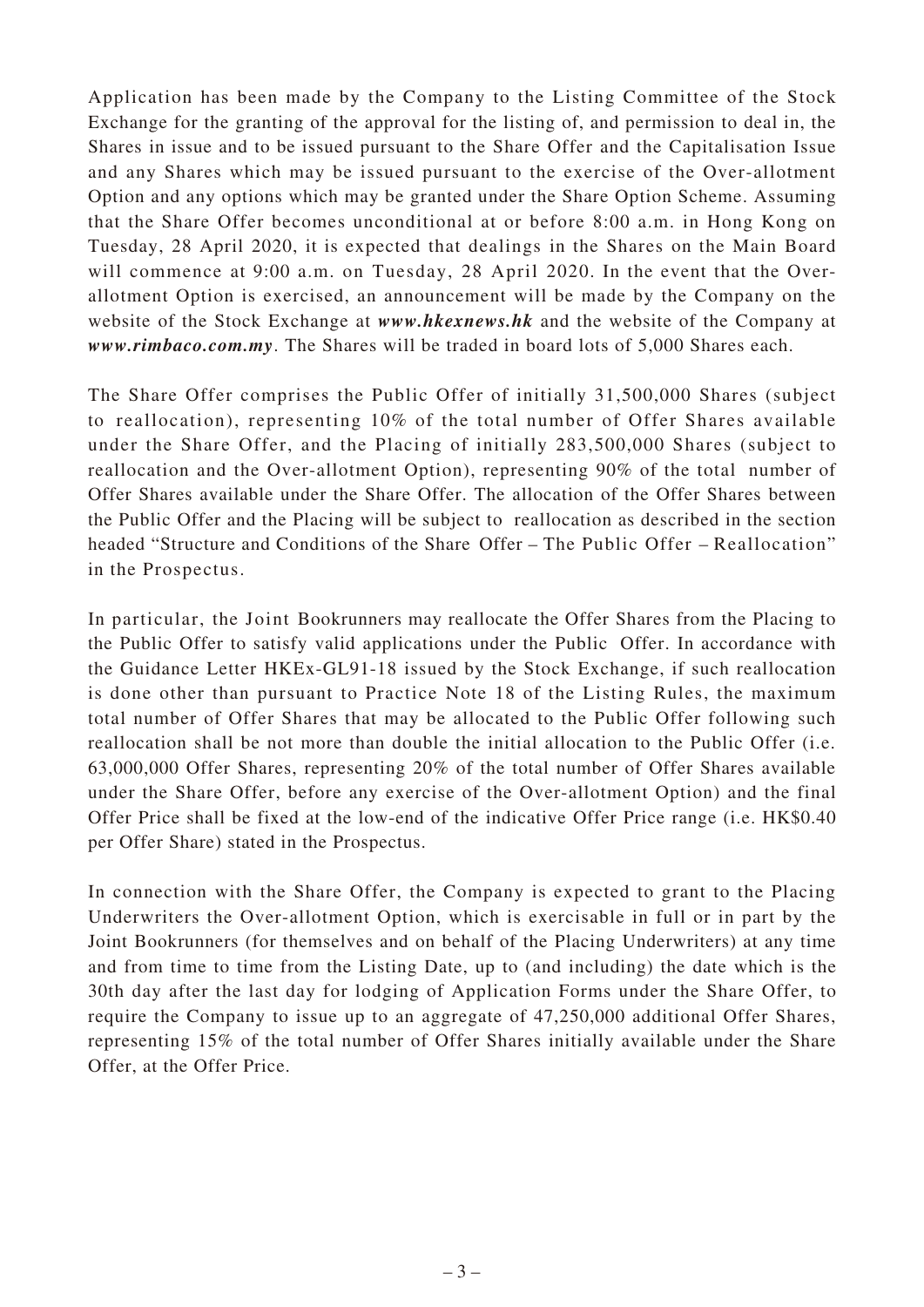Subject to the granting the listing of, and permission to deal in, the Shares as mentioned in the Prospectus on the Stock Exchange and our Company's compliance with the stock admission requirements of HKSCC, the Shares will be accepted as eligible securities by HKSCC for deposit, clearance and settlement in CCASS with effect from the Listing Date or such other date as may be determined by HKSCC. Settlement of transactions between participants of the Stock Exchange is required to take place in CCASS on the second business day after any trading day. All activities under CCASS are subject to the General Rules of CCASS and CCASS Operational Procedures in effect from time to time. All necessary arrangements have been made to enable the Shares to be admitted into CCASS. Investors should seek the advice of their stockbrokers or other professional advisers for details of the settlement arrangement as such arrangements may affect their rights and interests.

The Offer Price will not be more than HK\$0.46 per Offer Share and is expected to be not less than HK\$0.40 per Offer Share. Applicants under the Public Offer shall pay in full, on application, the maximum indicative Offer Price of HK\$0.46 per Offer Share plus brokerage fee of 1%, SFC transaction levy of 0.0027% and Stock Exchange trading fee of 0.005%, subject to refund if the application is rejected, not accepted or accepted in part only or if the final Offer Price should be lower than HK\$0.46 per Offer Share.

If the application is rejected, not accepted or accepted in part only or if the Offer Price as finally determined is less than HK\$0.46 per Offer Share, appropriate refund payments (including the related brokerage, SFC transaction levy and Stock Exchange trading fee attributable to the excess application monies) will be made to successful applicants without interest. Further details are set out in the paragraph headed "13. Refund of application monies" in the section headed "How to Apply for Public Offer Shares" in the Prospectus.

The Offer Shares are being offered at the Offer Price which is expected to be determined by the Company and the Joint Bookrunners (for themselves and on behalf of the Underwriters) on the Price Determination Date, which is currently expected to be on or about Monday, 20 April 2020 or such later date as may be agreed by the Joint Bookrunners (for themselves and on behalf of the Underwriters) and the Company. If the Company and the Joint Bookrunners (for themselves and on behalf of the Underwriters) are unable to reach an agreement on the Offer Price by the Price Determination Date, the Share Offer will not become unconditional and will lapse. In such event, the Company will issue an announcement on the website of the Stock Exchange (www.hkexnews.hk) and the website of the Company (www.rimbaco.com.my).

**Applications for the Public Offer Shares will only be considered on the basis of the terms and conditions set out in the Prospectus, the Application Forms and the designated website (www.eipo.com.hk) in relation to the White Form eIPO.**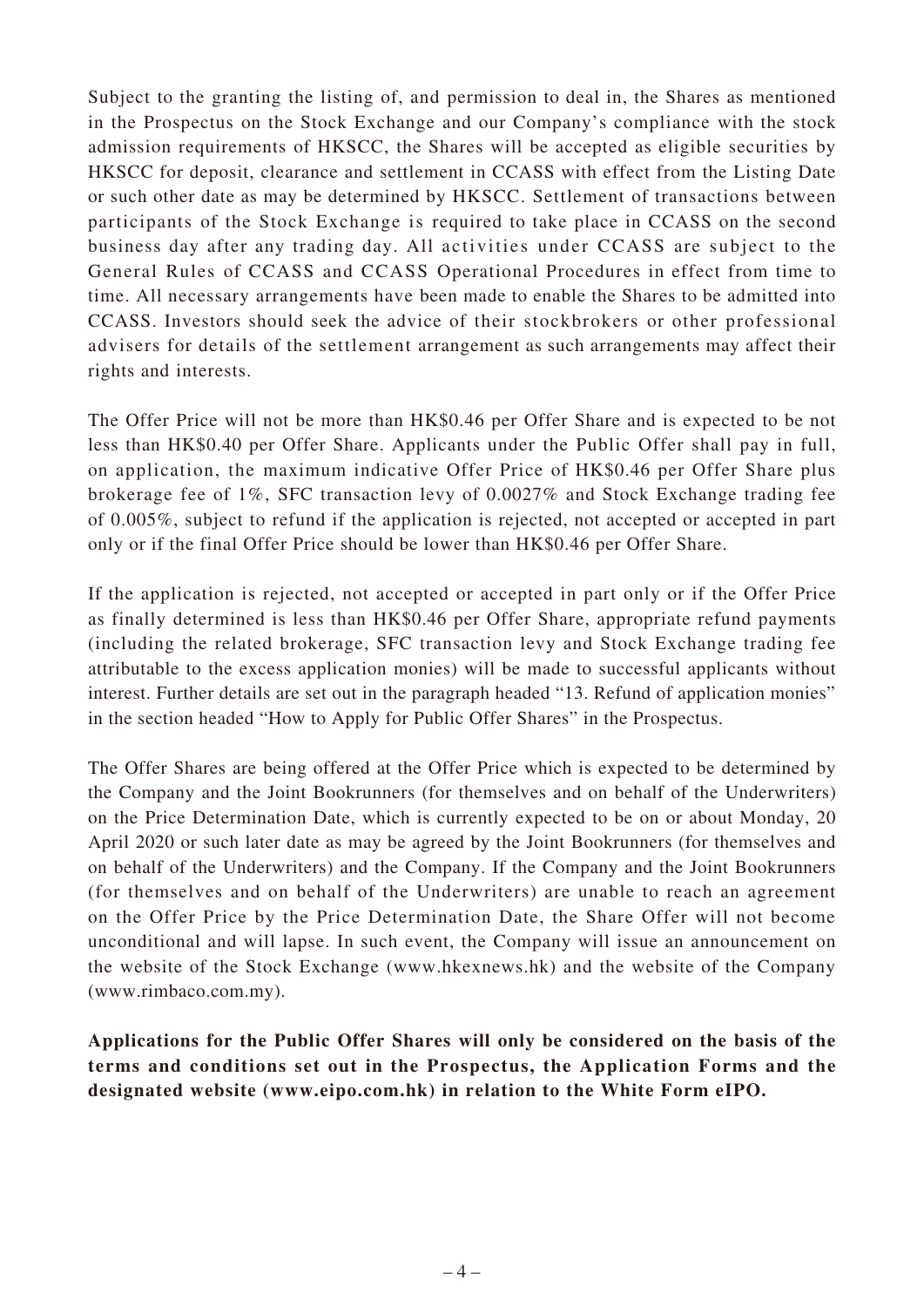Applicants who would like to have the allotted Offer Shares registered in their own names should either (i) complete and sign the **WHITE** Application Forms; or (ii) submit applications online through the designated website of the **White Form eIPO** Service Provider at *[www.eipo.com.hk](http://www.hkeipo.hk/)* under the **White Form eIPO** service. Applicants who would like to have the allotted Offer Shares to be registered in the name of HKSCC Nominees and deposited directly into CCASS for credit to their CCASS Investor Participant's stock accounts or the stock accounts of their designated CCASS Participant's maintained in CCASS should either (i) complete and sign the **YELLOW** Application Forms; or (ii) give **electronic application instructions** to HKSCC via CCASS to cause HKSCC Nominees to apply for that applicant.

## **WHERE TO COLLECT THE PROSPECTUS AND APPLICATION FORMS**

Copies of the Prospectus, together with the **WHITE** Application Form, may be obtained during normal business hours between 9:00 a.m. on Tuesday, 14 April 2020 until 12:00 noon on Friday, 17 April 2020 (or such later date as may apply as described in the section headed "How to Apply for Public Offer Shares – 10. Effect of bad weather on the opening of the application lists" in the Prospectus) from:

(i) the following office of the Public Offer Underwriters:

| Realord Asia Pacific Securities Limited | Suite 2402, 24/F<br>Jardine House<br>1 Connaught Place<br>Central<br>Hong Kong                                 |
|-----------------------------------------|----------------------------------------------------------------------------------------------------------------|
| China Tonghai Securities Limited        | $18/F-19/F$<br>China Building<br>29 Queen's Road Central<br>Hong Kong                                          |
| SPDB International Capital Limited      | 33/F SPD Bank Tower<br>One Hennessy<br>1 Hennessy Road<br>Hong Kong                                            |
| AMC Wanhai Securities Limited           | 1605, 16/F<br><b>West Tower</b><br><b>Shun Tak Center</b><br>168-200 Connaught Road<br>Sheung Wan<br>Hong Kong |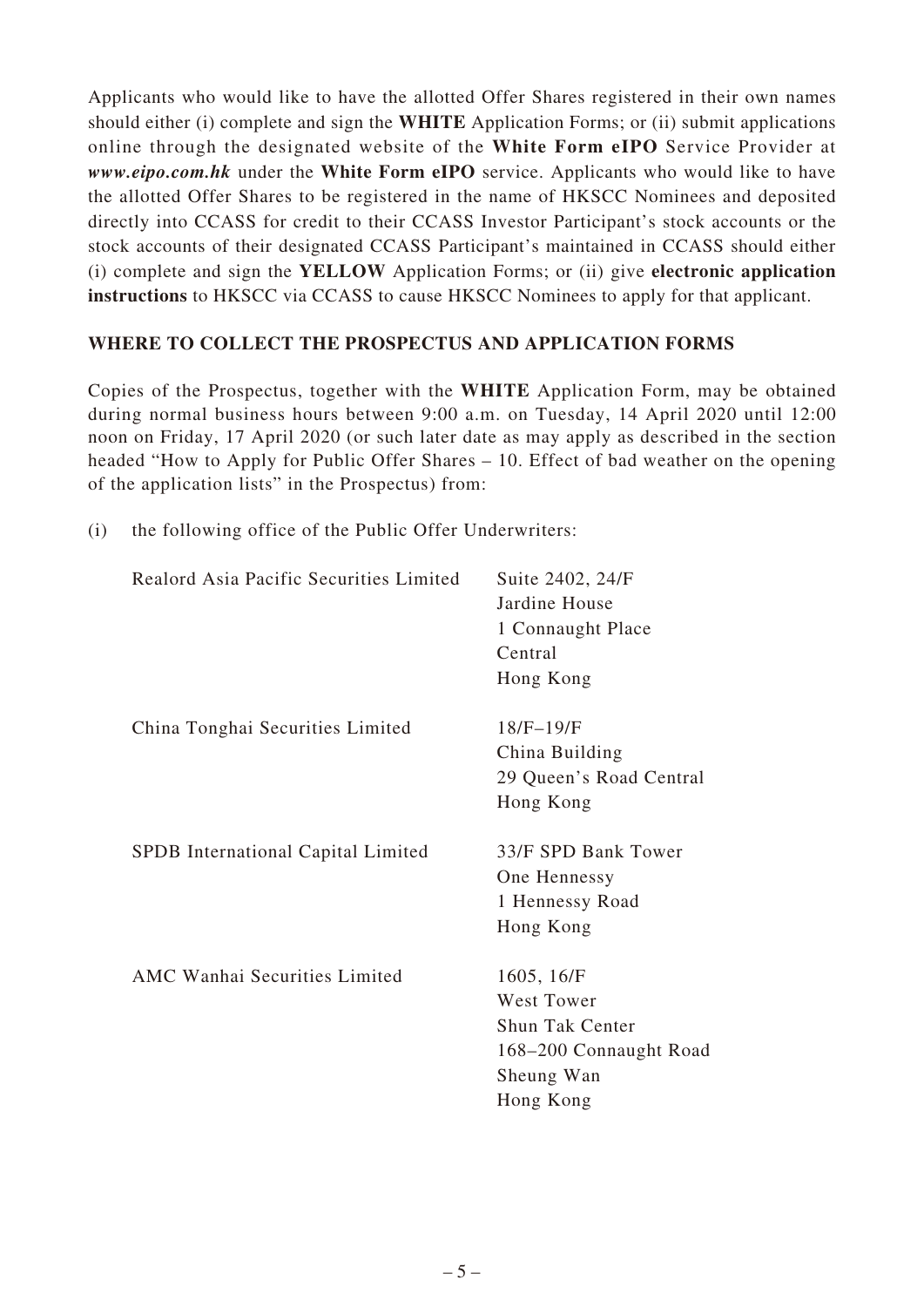| Conrad Investment Services Limited          | 23/F, Tung Hip Commercial Building<br>244–248, Des Voeux Road<br>Central, Sheung Wan<br>Hong Kong                 |
|---------------------------------------------|-------------------------------------------------------------------------------------------------------------------|
| Target Capital Management Limited           | 6/F, 18 King Wah Road<br>North Point<br>Hong Kong                                                                 |
| <b>Augustine Securities Company Limited</b> | Suite 1803, 18/F, Tower 1<br>The Gateway, Harbour City<br>25 Canton Road<br>Tsim Sha Tsui<br>Kowloon<br>Hong Kong |

(ii) or any of the following branches of Industrial and Commercial Bank of China (Asia) Limited:

| <b>District</b>  | <b>Branch name</b>      | <b>Address</b>                 |
|------------------|-------------------------|--------------------------------|
| Hong Kong Island | Central Branch          | 1/F., 9 Queen's Road Central   |
|                  |                         | Hong Kong                      |
|                  | <b>Admiralty Branch</b> | Shop 1013–1014, 1/F            |
|                  |                         | United Centre, 95 Queensway    |
|                  |                         | Admiralty, Hong Kong           |
| Kowloon          | Tsim Sha Tsui Branch    | Shop $1\&2$ , $G/F$ ,          |
|                  |                         | No. 35–37 Hankow Road,         |
|                  |                         | Tsimshatsui, Kowloon           |
|                  | Prince Edward Branch    | 777 Nathan Road, Mongkok       |
|                  |                         | Kowloon                        |
| New Territories  | Sha Tsui Road Branch    | Shop 4, G/F Chung On Building, |
|                  |                         | 297-313 Sha Tsui Road,         |
|                  |                         | Tsuen Wan, New Territories     |
|                  | Yuen Long Branch        | G/F, 197–199 Castle Peak Road, |
|                  |                         | Yuen Long, New Territories     |

Copies of the Prospectus, together with the **YELLOW** Application Form, may be obtained during normal business hours from 9:00 a.m. on Tuesday, 14 April 2020 until 12:00 noon on Friday, 17 April 2020 from the Depository Counter of HKSCC at 1/F, One & Two Exchange Square, 8 Connaught Place, Central, Hong Kong, or from your stockbroker who may have such Application Forms and the Prospectus available.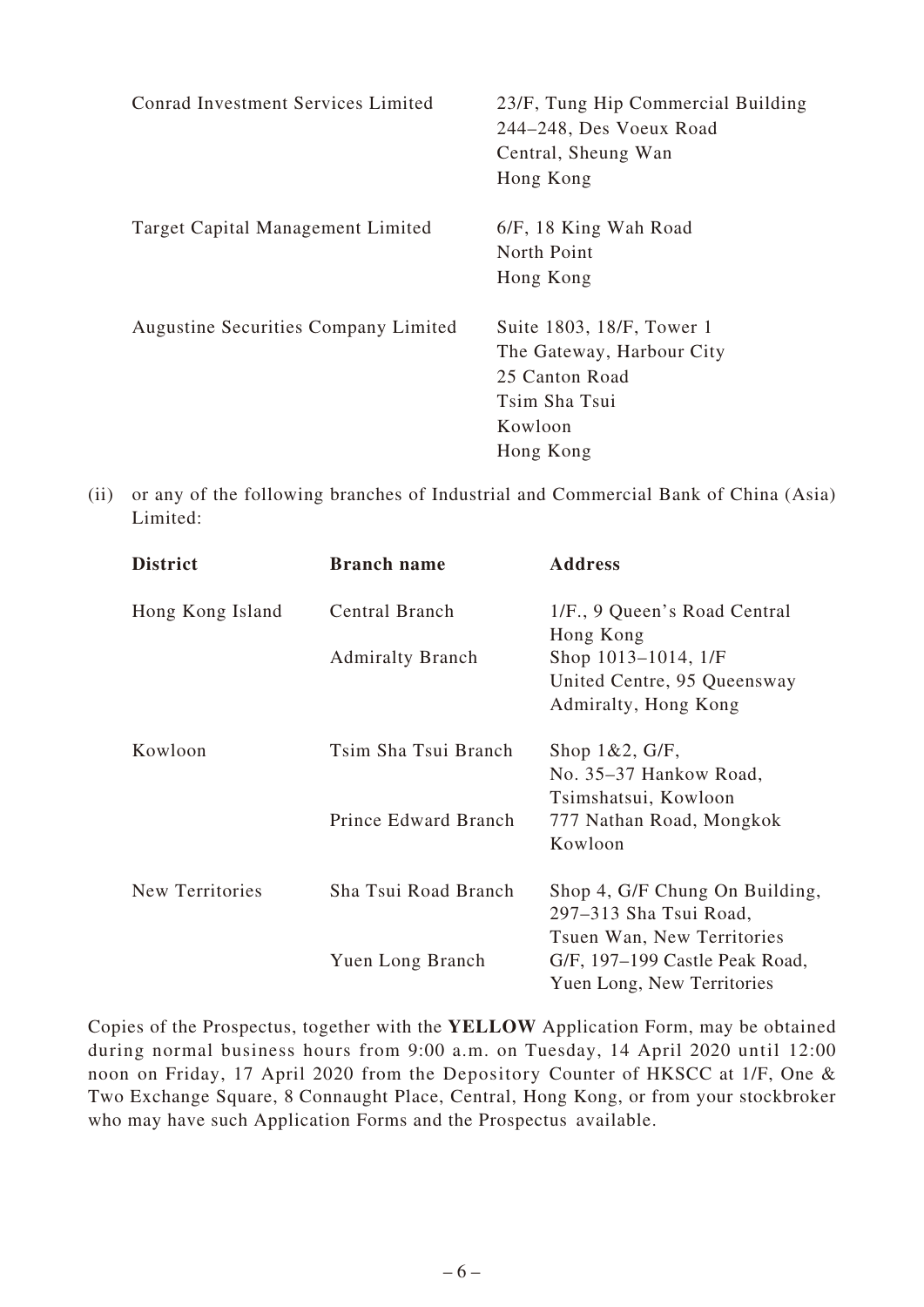## **TIME FOR LODGING APPLICATION FORMS**

Both completed **WHITE** and **YELLOW** Application Forms, together with a cheque or a banker's cashier order attached and marked payable to "ICBC (Asia) Nominee Limited – Rimbaco Group Global Limited Public Offer" for the payment, should be deposited in the special collection boxes provided at any of the branches of the receiving bank listed above, at the following times:

| Tuesday, 14 April 2020   | $\overline{\phantom{m}}$ | $9:00$ a.m. to $5:00$ p.m.  |
|--------------------------|--------------------------|-----------------------------|
| Wednesday, 15 April 2020 | $\qquad \qquad -$        | $9:00$ a.m. to $5:00$ p.m.  |
| Thursday, 16 April 2020  |                          | $9:00$ a.m. to $5:00$ p.m.  |
| Friday, 17 April 2020    | $\overline{\phantom{0}}$ | $9:00$ a.m. to $12:00$ noon |

The latest time for lodging your application is 12:00 noon on Friday, 17 April 2020.

The application lists will be opened from 11:45 a.m. to 12:00 noon on Friday, 17 April 2020, the last application day or such later time as described in the section headed "How to Apply for Public Offer Shares – 10. Effect of bad weather on the opening of the application lists" in the Prospectus.

Applicants applying through **White Form eIPO** service may submit applications through the designated website of the **White Form eIPO** Service Provider at *www.eipo.com.hk* from 9:00 a.m. on Tuesday, 14 April 2020 until 11:30 a.m. on Friday, 17 April 2020 and the latest time for completing full payment of application monies in respect of such applications will be 12:00 noon on Friday, 17 April 2020 or such later time as described in the section headed "How to Apply for Public Offer Shares – 10. Effect of bad weather on the opening of the application lists" in the Prospectus (24 hours daily, except on the last application day).

CCASS Clearing/Custodian Participants can input **electronic application instructions**  at the following times on the following dates $(1)$ :

| Tuesday, 14 April 2020   | $-$ | $9:00$ a.m. to $8:30$ p.m. |
|--------------------------|-----|----------------------------|
| Wednesday, 15 April 2020 |     | $8:00$ a.m. to $8:30$ p.m. |
| Thursday, 16 April 2020  |     | 8:00 a.m. to 8:30 p.m.     |
| Friday, 17 April 2020    |     | 8:00 a.m. to 12:00 noon    |

*Note*:

(1) These times are subject to change as HKSCC may determine from time to time with prior notification to CCASS Clearing/Custodian Participants and/or CCASS Investor Participants.

CCASS Investor Participants can input **electronic application instructions** from 9:00 a.m. on Tuesday, 14 April 2020 until 12:00 noon on Friday, 17 April 2020 or such later time as described in the section headed "How to Apply for Public Offer Shares – 10. Effect of bad weather on the opening of the application lists" in the Prospectus.